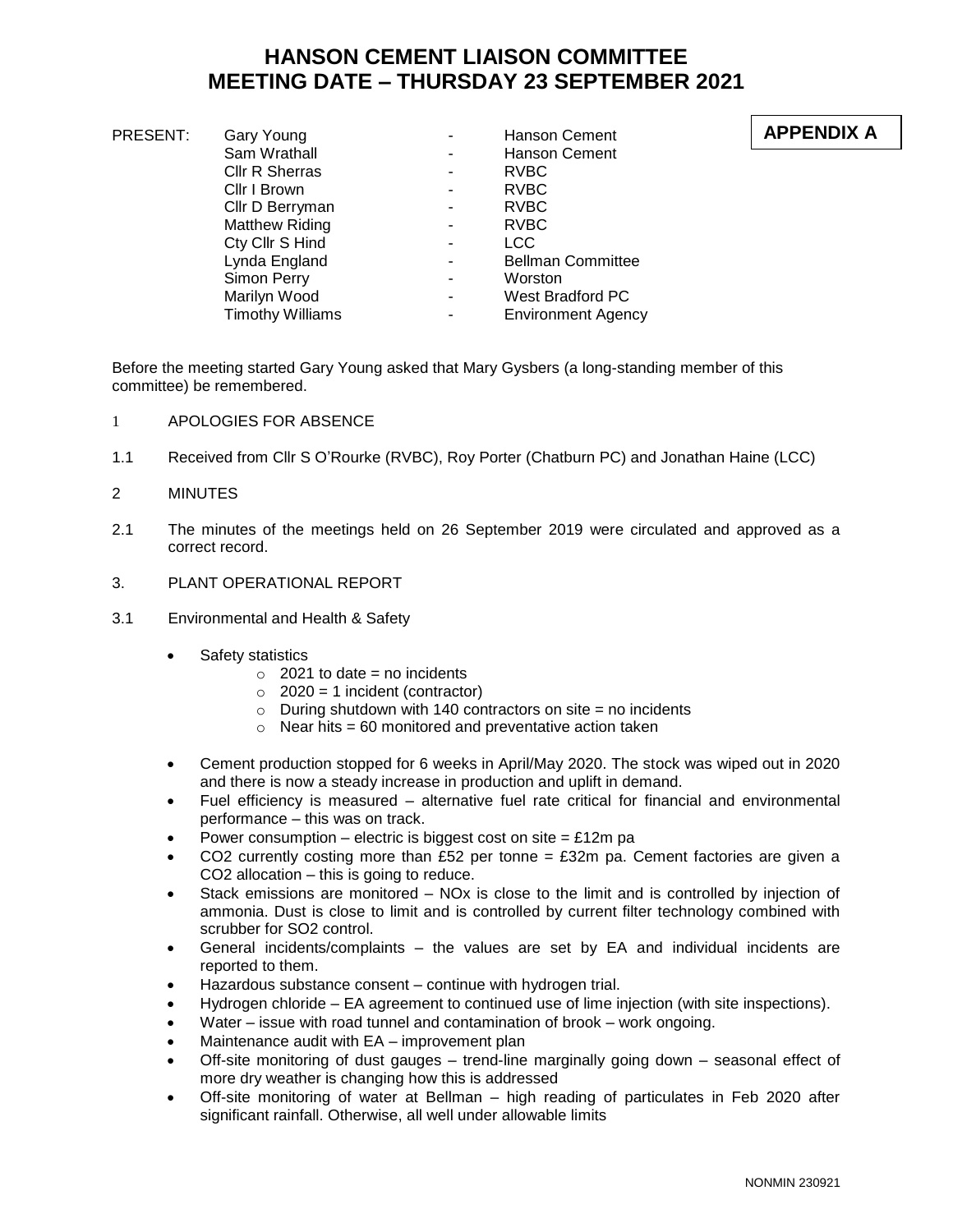- Off-site monitoring of water in River Ribble high reading in Sept 2020 pumping stopped immediately and issue reported to EA. Subsequent installation of turbidity meter with automatic shut from pumping. Otherwise, all under allowable limits
- Settlement Pond intercepts run off from SW side of plant. All readings below allowable limits

### 4. ENVIRONMENTAL COMPLAINTS – 2019 – TO DATE

- 4.1 Reportable incidents 2019 = 36; 2020 = 57; 2021 = 9
	- Dust April = 16 general level of dust in the area. Complaints made to EA and a follow up report and site visit – goes on public record with agreed actions including management changes; maintenance procedures; improvement actions and major investment programme.
	- Dust  $-$  July = 15 cyclone blockage on 12 July from tower safety issue on site.

#### 5. COMMUNITY 2021

- Fund to support local projects
- Site visits
- Support Ribble Rovers Trust
- Alternative fuels (80%) supplied by Lancashire based companies

#### 6. KEY PROJECTS UPDATE

6.1 Energy and CO2

 Significant ambitions in terms of sustainability, climate change and net zero emissions. Commitments include reducing clinker from 75% to 70%; increasing alternative fuels from 24% to 43% and increasing biomass rate from 9% to 19% by 2030 with the significant challenge of producing carbon neutral cement by 2050

 Carbon capture and utilisation – there is a government funded project being piloted in Norway using an amine wash. Heidelberg are also installing equipment in Sweden and HyNet North West are utilising hydrogen.

 To reduce the carbon footprint at Ribblesdale, efficiency improvements are taking place, including a new cement type of over 11% limestone.

 A government funded H2 trail has also just been completed where a combination of hydrogen, glycerine and MBM is burned (carbon free). This was a success and the first in the world, although only short term due to the cost and availability of fuels.

 A RCP trial where the wet-gas scrubber is modified to remove both SO2 and CO2 emissions.

#### 6. QUARRY AND BIODIVERSITY UPDATE

- Work continues in Lanehead quarry 90 blasts since January 2019
- Work continues at Bellman quarry 42 blasts since January 2019
- Work has begun to recreate Bellman strip fields aiming to promote biodiversity and supplement plant and wildlife – hedges have been planted
- 3 of the 4 Bellman lime kilns have been rebuilt working with Clitheroe Civic Society and Historic England/ English Heritage to preserve the 1875 kiln.

#### 7. AOB

- Gary reported that an approach had been made regarding a holding area and parking area for use during the Haweswater Aqueduct Resilience Project
- Gary reported upon rail crossing incidents and the need to keep his workforce safe. Looking to install a SPID, improve the lighting and prosecute offenders who fail to stop.
- Cty Cllr Sue Hind asked if cement dust was carcinogenic (having watched programmes regarding 9/11) Gary confirmed that all staff have regular health screening and there was no link to any cancer conditions.
- Gary confirmed that the quarry had approximately 35 years of stone in it
- Linda asked for permission to cut back ivy on big trees on the nature trail